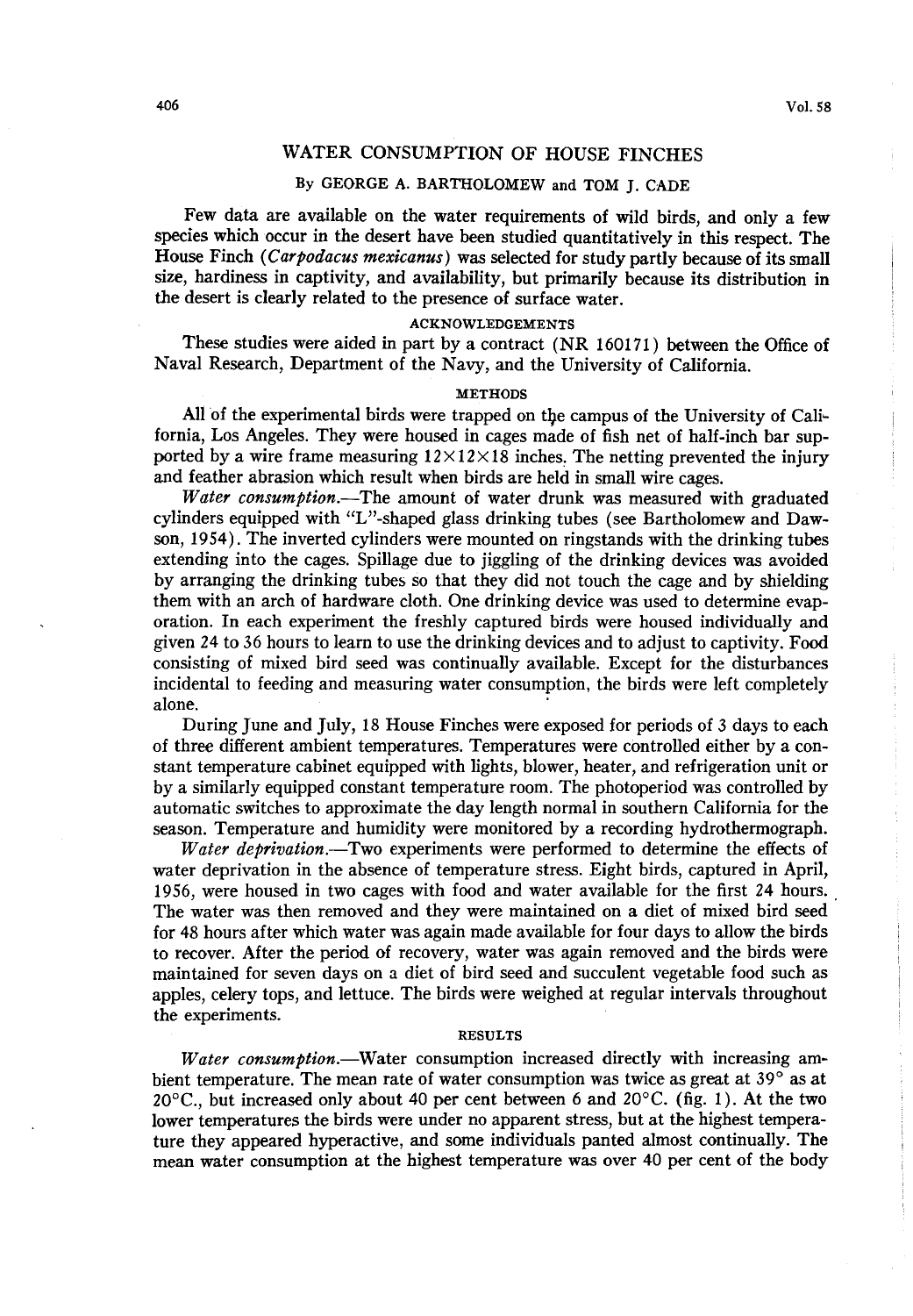**weight per day, and at this temperature three different birds drank more than 100 per cent of their body weight within single 24-hour periods. The body weights of the birds did not change significantly in the course of the experiments.** 

Water deprivation.—The results of the experiments are summarized in figures 2 and **3. In the absence of drinking water, the birds were unable to maintain their weight. After 48 hours they showed a mean loss of approximately 15.5 per cent of initial body weight. No changes in behavior were apparent during the period of water deprivation. As soon** 





**as water was made available, the birds immediately began to drink. After 15 minutes the water was removed, and the birds were weighed. The mean increase in weight after drinking was 2.1 gm. or 12 per cent of the mean weight before drinking. Water was again made available, but the birds showed only slight interest in it. After 30 minutes, the water was removed, and the birds were weighed a second time. All but one had lost a little weight since the previous weighing, presumably as a result of defecation. Twentyfour hours later, with water continually available, the mean weight of the birds was above the starting level, all but one bird having regained or surpassed its initial body weight.** 

**With succulent food available, but without water, caged House Finches were able to maintain a relatively constant body weight, after a slight initial drop, for at least a**  week (fig. 3). When water was made available on the last day of the experiment there **was only a slight increase in body weight. This contrasts sharply with the more acute**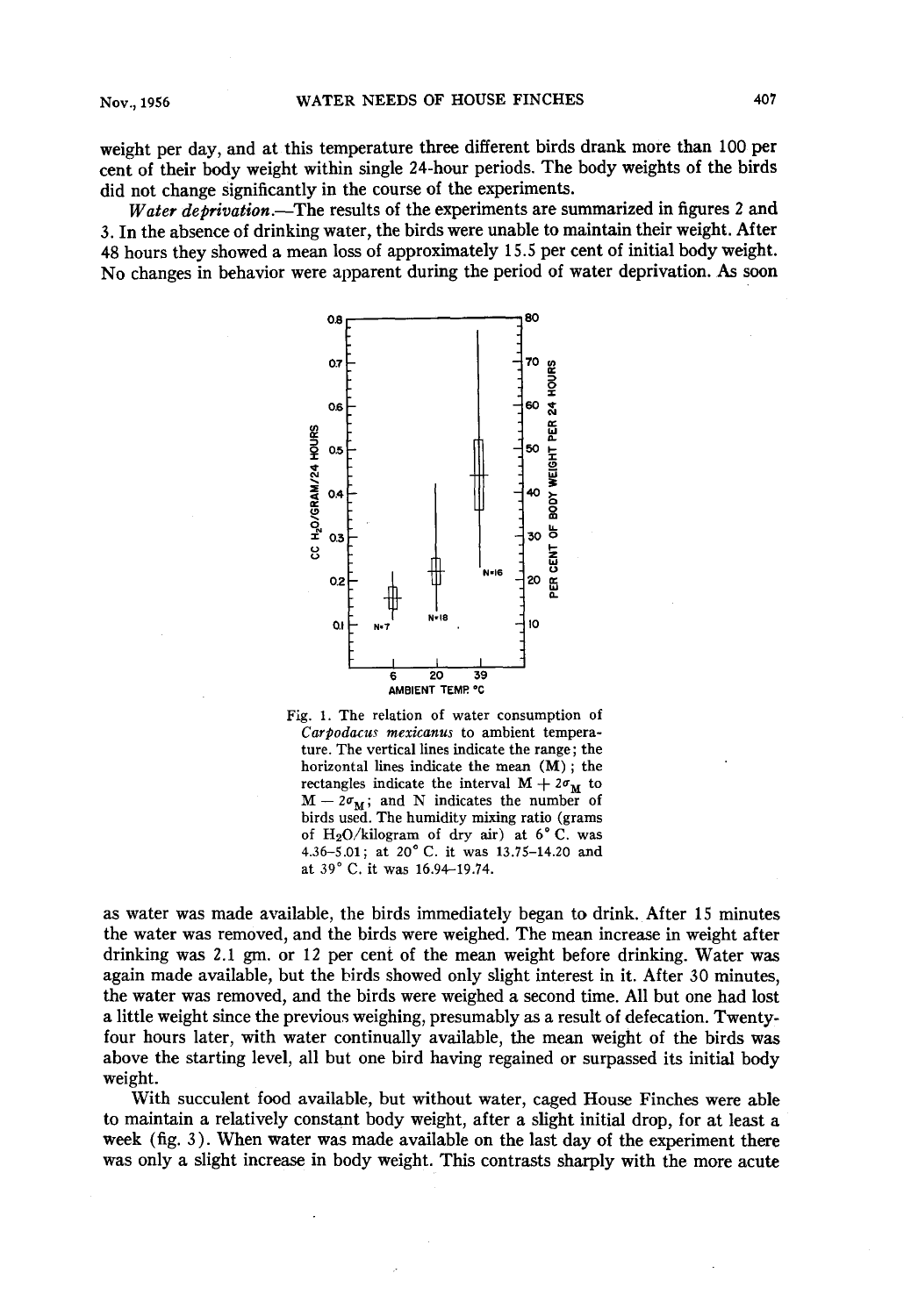**experiment in which the birds had been maintained for 48 hours on dry food before water was offered.** 

**In the course of the experiments on water deprivation, the behavior of the birds appeared normal, and none died. After the experiment with succulent food, autopsy showed some'subcutaneous fat in the region of the feather tracts.** 



Fig. 2. Body weight in Carpodacus mexicanus **during water deprivation. Ambient temperature 20-22 C.; relative humidity 54-68 per cent. Eight birds were used; symbolism same as in figure 1.** 

#### **DISCUSSION**

**Ecology of House Finches in the desert.-House Finches are widely distributed in western North America and occur locally in all the major deserts where surface water is present (Salt, 1952). They often occur near springs, tanks, watering troughs for stock, and ranch houses which are surrounded by many miles of totally dry desert. Although primarily gramnivorous (Beal, 1904:34), House Finches eat various fruits, including**  cactus (Grinnell and Miller, 1944:454). Our data indicate that even at moderate tem**peratures House Finches need water equivalent to 20 per cent of body weight per day but that this requirement can be satisfied entirely by succulent plant food for days at a time. In the deserts of California succulent plant foods are most abundant during the latter part of the rainy season in late winter and spring. It seems probable that in this period when temperatures are still relatively moderate House Finches may occupy some desert areas without regard to the availability of surface water. As the season advances, however, high temperatures prevail, and succulent food becomes less abundant. Under these conditions House Finches, because of their large daily water requirements (as much as 100 per cent of body weight per day in hot weather), must have surface water not only within their daily cruising range (Grinnell and Miller, 1944) but within access for repeated drinks throughout the day. It is a matter of common observation that in hot weather House Finches remain in the immediate vicinity of water and bathe repeatedly. This repeated wetting of the feathers presumably facilitates temperature regula-**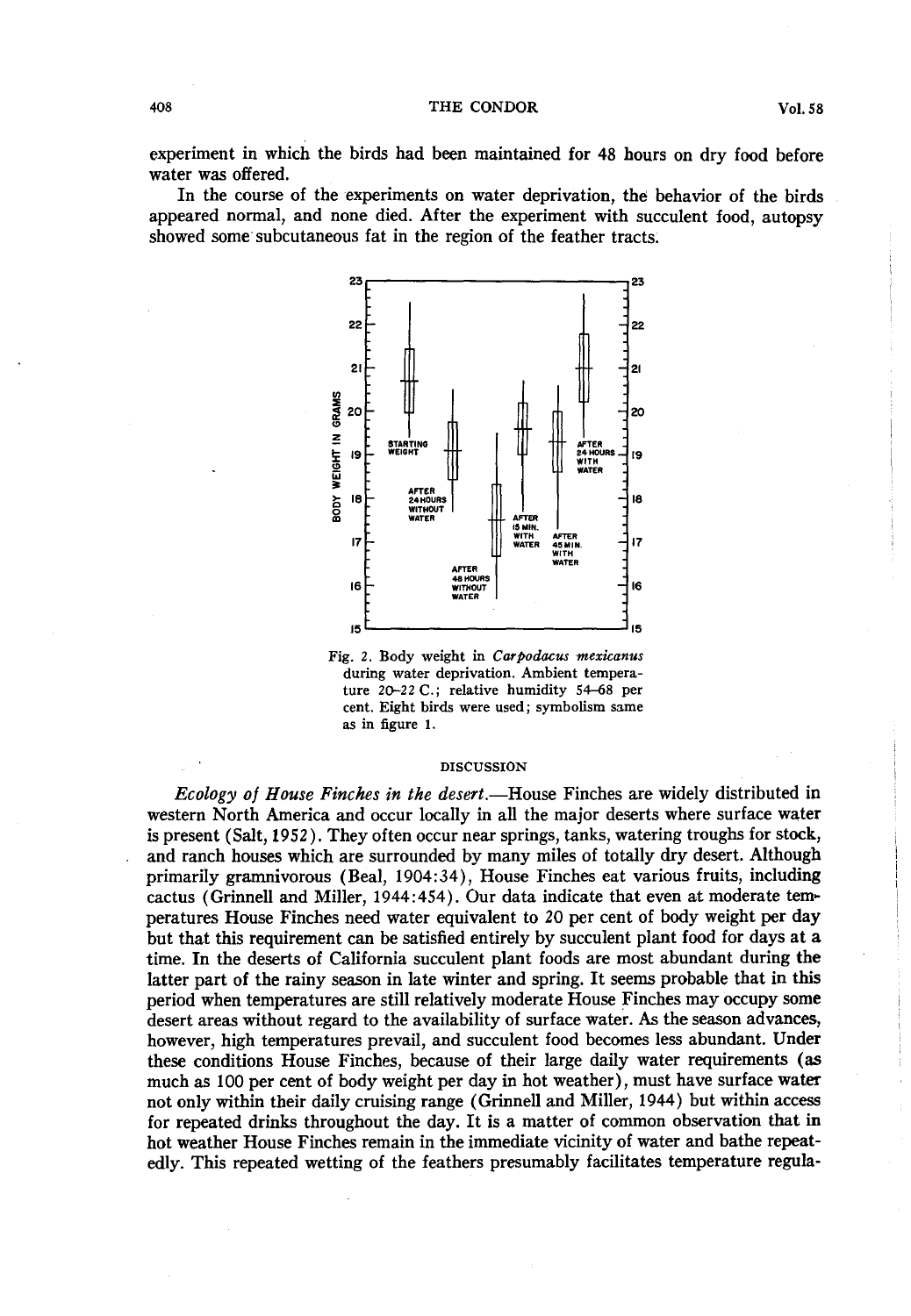**tion by evaporative cooling. It is probable that the populations of House Finches which occur on the coastal islands of California and northwestern Mexico can be almost independent of surface water throughout the year, for these islands which have little surface water are characterized by mild temperatures, high humidity, and an abundance of succulent vegetation.** 

**Our laboratory data strongly support and help to explain the suggested habitat requirements of House Finches which Grinnell and Miller (1944:454) have proposed on the basis of field experience.** 



Fig. 3. Body weight in Carpodacus mexicanus during water **deprivation but with succulent food available. Ambient temperature Z&22 ' C. ; relative humidity, 56-68 per cent. Eight birds were used; symbolism same as in figure 1.** 

Water consumption and body size.—We have drawn from the literature and from **our own unpublished data what little information is available on the water consumption of wild birds (fig. 4). Despite the differences in water content of the food which the various species eat and despite the different experimental conditions under which the data were obtained, an obvious correlation of water consumption with body weight is apparent, that is, the smaller the bird, the more water it drinks relative to its weight.** 

**Weight-relative water consumption shows a curve which is strikingly similar to the curve for weight-relative respiratory water loss (Bartholomew and Dawson, 1953). Both desert and non-desert forms fall on the same curves. This strongly suggests that most desert birds, unlike many desert mammals, have not evolved special mechanisms for water conservation. Instead they appear merely to depend, as do most non-desert vertebrates, on drinking or on succulent food.** 

Factors affecting occupation of deserts.-The apparent lack of adaptive differences **in water consumption between many desert and non-desert species offers an insight into the factors which have allowed the successful invasion of deserts by birds the major distributions of which are not in desert regions. Miller ( 1951) indicates that of the 274 species of birds which breed in California and about which adequate information is available only 17 show primary affinity for the desert scrub habitat and that an additional 23 species occupy the desert scrub as a part of their total distributions. Thus, about 60 per cent of the desert scrub avifauna consists of species which cannot be characterized as primarily desert birds. The ecological conclusions that we have drawn from data on water consumption and water loss are consistent with this distributional analysis. Thus, any bird which can satisfy its other habitat requirements in the desert is a candi-**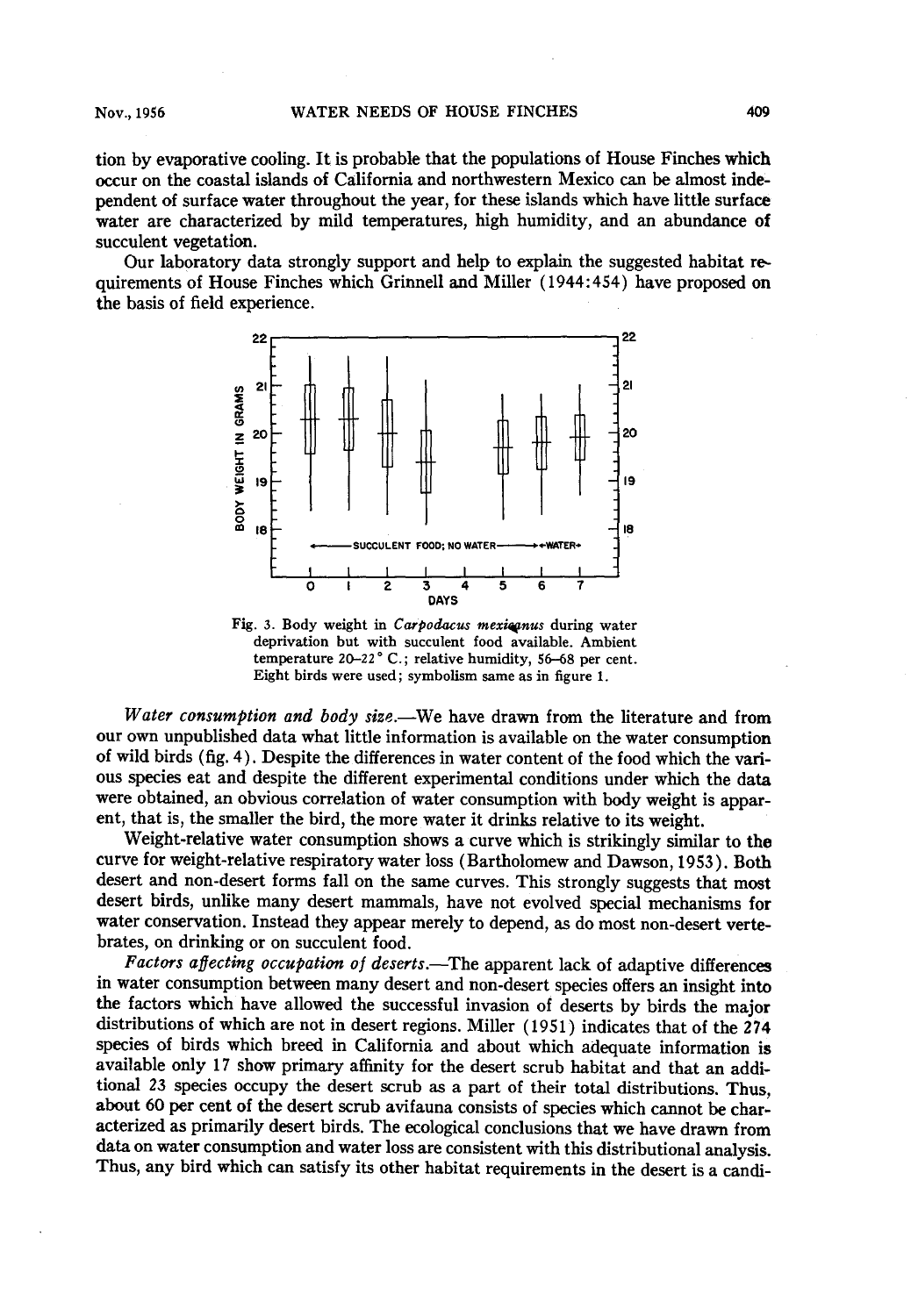#### **410 THE CONDOR Vol. 58**

**A critical comparison may be made between the extremely eurytopic English Sparraw (Passer domesticus), originally from the cool moist British Isles, and the more stenotopic House Finch. One might expect the English Sparrow to enter accessible desert areas wherever surface water is available since its water economy would probably be** 



**Fig. 4. The relation of water consumption, expressed as per cent of body weight per 24 hours, to body size at ambient temperatures of 20-23" C. The wide line is fitted by eye to the points shown. The thin, broken line shows respiratory water loss (taken from Bartholomew and Dawson, 1953) plotted on the same scale. The sources for the data on water consumption are as follows: Zonotrichia albicollis, Passer domesticus, and Junco hyemalis recalculated**  from Seibert (1949); Pipilo aberti and Pipilo fuscus from Dawson (1954); Zenaidura macroura from Bartholomew and Dawson (1954); and Passerella<sup>-</sup> iliaca, Pipilo maculatus, Pheucticus melanocephalus, Toxostoma dorsale, Otus asio, and Lophortyx gambeli from Bartholomew and Dawson (unpublished data), and Falco sparverius from Cade (unpublished data).

**comparable to that of most other species of passerines already occupying the desert. It has apparently done so repeatedly in the oases of the Old World and also very recently in the deserts of southwestern United States. As Grinnell (1919) has pointed out, it is widespread in areas of human occupance throughout the desert regions and has successfully invaded Death Valley, California, which is probably the most extreme desert area in North America. The English Sparrow, introduced from the cool moist British Isles, thus is apparently able to occupy the New World deserts in exactly the same way as the House Finch, the evolution of which has presumably been closely tied to the xeric regions of western North America.** 

**In severe deserts, where permanent surface water is absent for hundreds of square miles, birds are extremely scarce. Because of the high levels of water loss and water consumption in small birds, it appears unlikely that any herbivorous species smaller than**  the Gambel Quail (Lophortyx gambeli) can maintain itself without drinking water or **eating succulent food. It seems possible that carnivorous birds such as hawks, owls, cap-**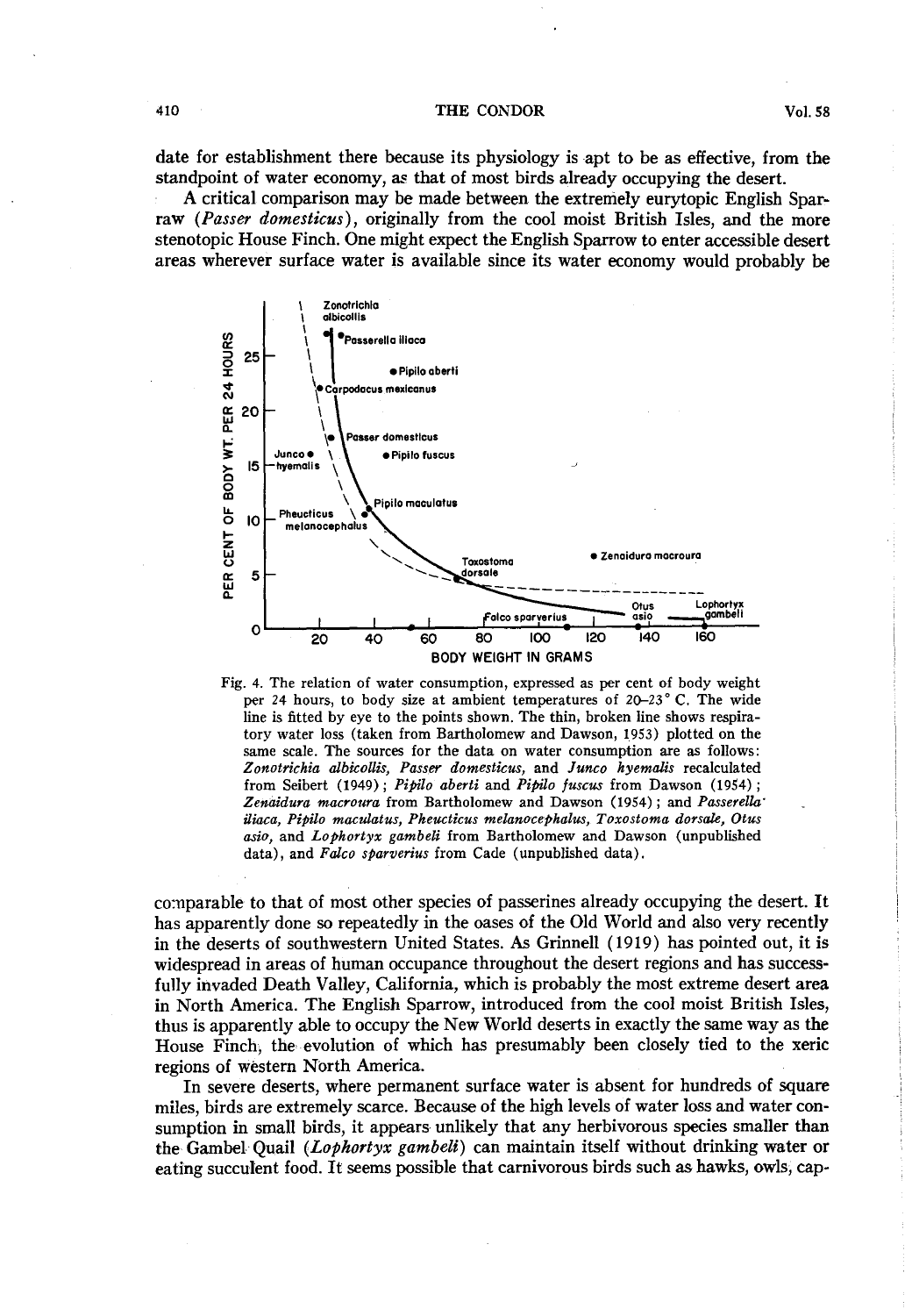**rimulgids, and insectivorous passerines might occupy waterless deserts by subsisting on the water in their food. It is of interest that those passerine birds, with the possible ex**ception of the Black-throated Sparrow (Amphispiza bilineata), showing primary affinity for the desert scrub habitat (Miller, 1951) are largely insectivorous and thus are assured **of water as long as they can find food. Other cases in point are offered by the American Kestrel (Falco sparverius)** and the Screech Owl (Otus asio) which we have kept in cap**tivity for several months without water. Whether or not the water available in animal food is sufficient to meet the demands of evaporative cooling at high ambient temperatures even for the larger raptors remains unknown.** 

**Unfortunately the most critical species with regard to water economy of North American desert birds are yet to be studied. Such forms as the Black-throated Sparrow,**  the Rock Wren (Salpinctes obsoletus), and the Verdin (Auriparus flaviceps), which are **small and do not appear to be water-dependent, remain completely unknown from the standpoint of water economy.** 

**Despite the incompleteness of our present knowledge, it seems reasonable to hypothesize (1) that most desert birds have not evolved the special physiological mechanisms of water conservation comparable to those shown by many desert rodents, and (2) that the smaller the bird the more acute is its need for surface water, or failing that, a succulent diet.** 

## **SUMMARY**

During June and July, 1955, 18 House Finches (Carpodacus mexicanus), cap**tured on the campus of the University of California, Los Angeles, were exposed for periods of three days to each of three different ambient temperatures, and their water consumption was measured. The weights of these birds did not change significantly in the course of the experiments. Water consumption increased directly with ambient temperature and approximated 16 per cent of body weight per day at 6", 22 per cent at ZO", and 44 per cent at 39°C.** 

**Eight birds caught in April, 1956, and maintained on a diet of dry seeds without**  water lost about 15 per cent of their initial body weights in 48 hours at 20<sup>o</sup>C., but they **made up their losses within 24 hours when water was again made available. At the same temperature but with succulent food available, these birds were able to maintain their**  body weights during a 7-day period without water.

**Our data on water consumption of the House Finch help explain its pattern of distribution in the desert and supplement the analyses of its habitat requirements based on field observations.** 

**The relative water consumption of those wild birds which have been studied decreases directly with increasing body size and shows a curve similar to that of respiratory water loss relative to weight. It is suggested that most desert birds have not evolved**  special mechanisms of water conservation and that the smaller the bird the more acute **is its need for surface water, or failing that, a succulent diet.** 

### **LITERATURE CITED**

**Bartholomew, G. A., and Dawson, W. R.** 

- **1953. Respiratory water loss in some birds of southwestern United States. Physiol. Zool., 26:162-166.**
- 1954. Body temperature and water requirements in the mourning dove, Zenaidura macroura **marginella. Ecology, 35: 181-187.**

**Beal, F. E. L.** 

**1904. Some common birds in their relation to agriculture. U. S. Dept. Agr. Farmers' Bull No. 54 (revised) :2-48.**